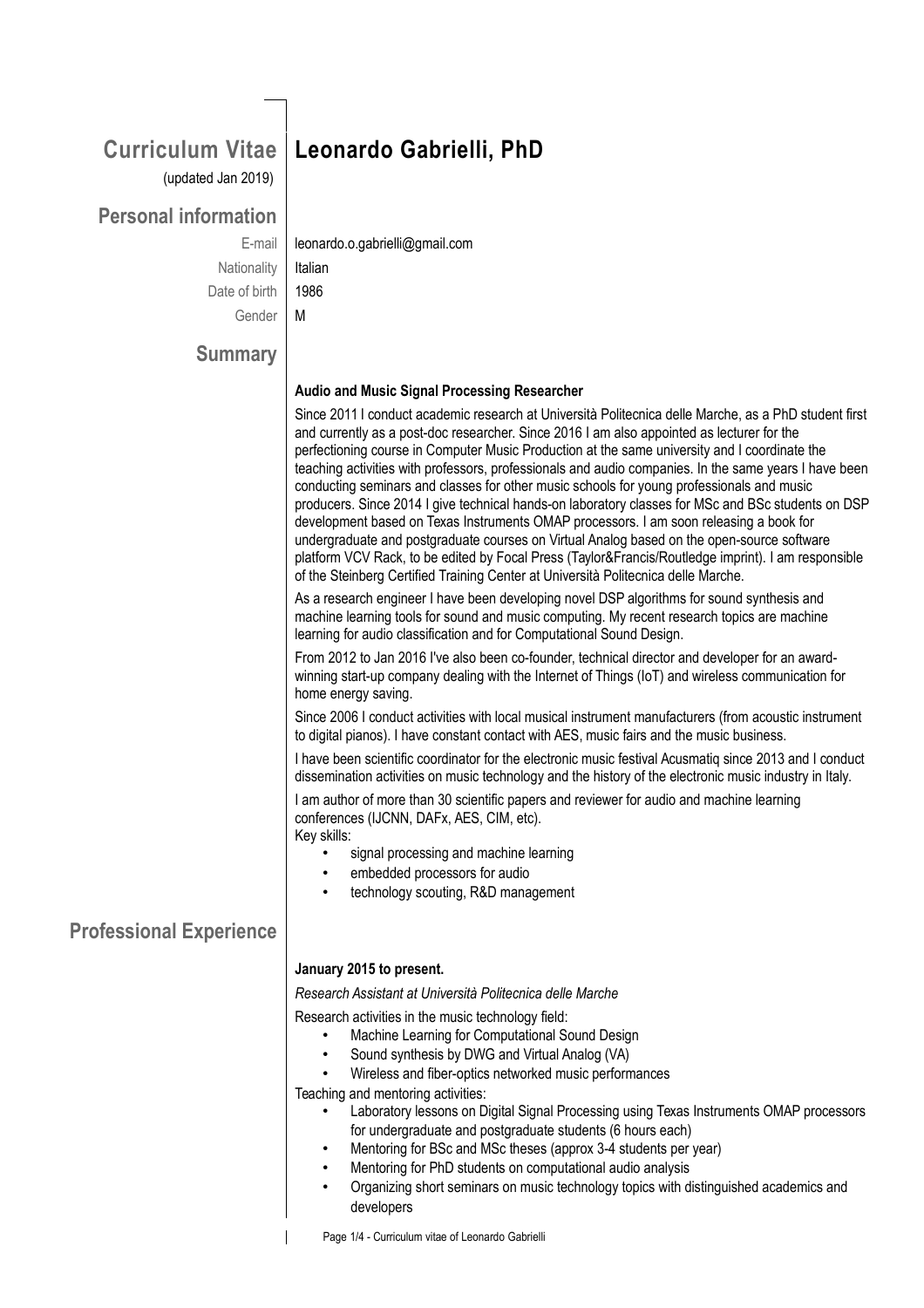Laboratory activities:

- I have created the third Italian LOLA end-point for networked music activities
- Currently building a Steinberg-certifiied teaching lab for music production R&D activities:
	- for Viscount Spa (contract co-funder) in the development of novel digital organs
	- for ASK Industries (contract co-funder) in the development of Machine Learning algorithms for road surface detection

#### **Academic Years 2016 and 2017**

*Lecturer for the Computer Music Production course*

Topics: sound synthesis, audio effects, audio post-production.

Duties: teaching (21 hours over 48 total), organization of the course, evaluation of the final projects

#### **September 2012 to January 2016**

#### *Co-founder and CTO of "DowSee" Srl*

"DowSee" is a university spin-off company, born from a team composed experienced researchers and engineers. The company was started after being awarded 80k€ from Telecom Italia and eCapital for a revolutionary wireless sensor network concept.

The company current focus in on firmware development and hardware co-design for IoT and energy saving. I have been designing prototypes, scouting for technologies and components, writing technical specifications and developing demo tools. In 2015 the company enlarged with the entrance of new shareholders including the CEO of Netribe group, as a startup mentor.

After January 2016 I have kept being among the company associates but I am not anymore responsible of its activities.

#### **March 2015, March 2014 and March 2013**

*Lecturer for "Corso Computer Music", organized by students' association Gulliver*

DSP for Music Processing, taught to students of the Università Politecnica delle Marche. It also featured AES-sponsored seminars.

#### **January 2012 to December 2014**

*PhD student at the Dept. Information Engineering, Università Politecnica delle Marche, Ancona, Italy*

The outcome of the three PhD years is a wireless audio networking tool suite, able to stream at very low latency (<15ms RTT) in indoor or large outdoor environments. The system is based on a GNU/Linux embedded ARM Cortex-A platform, python and shell scripting, and open software for audio networking. It also provides seamless device discovery and connection. Part of the PhD was aimed also at developing advanced sound synthesis algorithms based on physics-based sound synthesis and able to run in real-time. Part of this work has been exploited by Viscount International, a digital instruments manufacturer company for their flagship product, Physis Piano.

#### **26 July 2013**

*Lecturer for a Seminar on Music Synthesis with Pure Data at Acusmatiq Festival, Ancona*

DSP for Music Processing in the Pure Data programming framework

#### **March 2011 – April 2012**

*Sound Designer at Viscount Italy*

- Design and parametrization of the Electric Piano (Fender Rhodes, Wurlitzer, Hohner Clavinet) physical models for the Physis Piano with emphasys on flexibility, realism and fidelity. Their quality was appraised by several musical instrument magazine reviewers.
- Accurate digital sampling of the magnificent Cavaillé-Coll organ in the Basilique of Saint-Denis

#### **2006-2010**

*Freelancer for musical instruments companies*

- Recording of demo songs for digital rotary organ emulator and church organs
- User quide writing, translating and paging (10+ different products: digital church organs, pianos, loudspeakers and PA systems)
- Graphics projects (printed and web)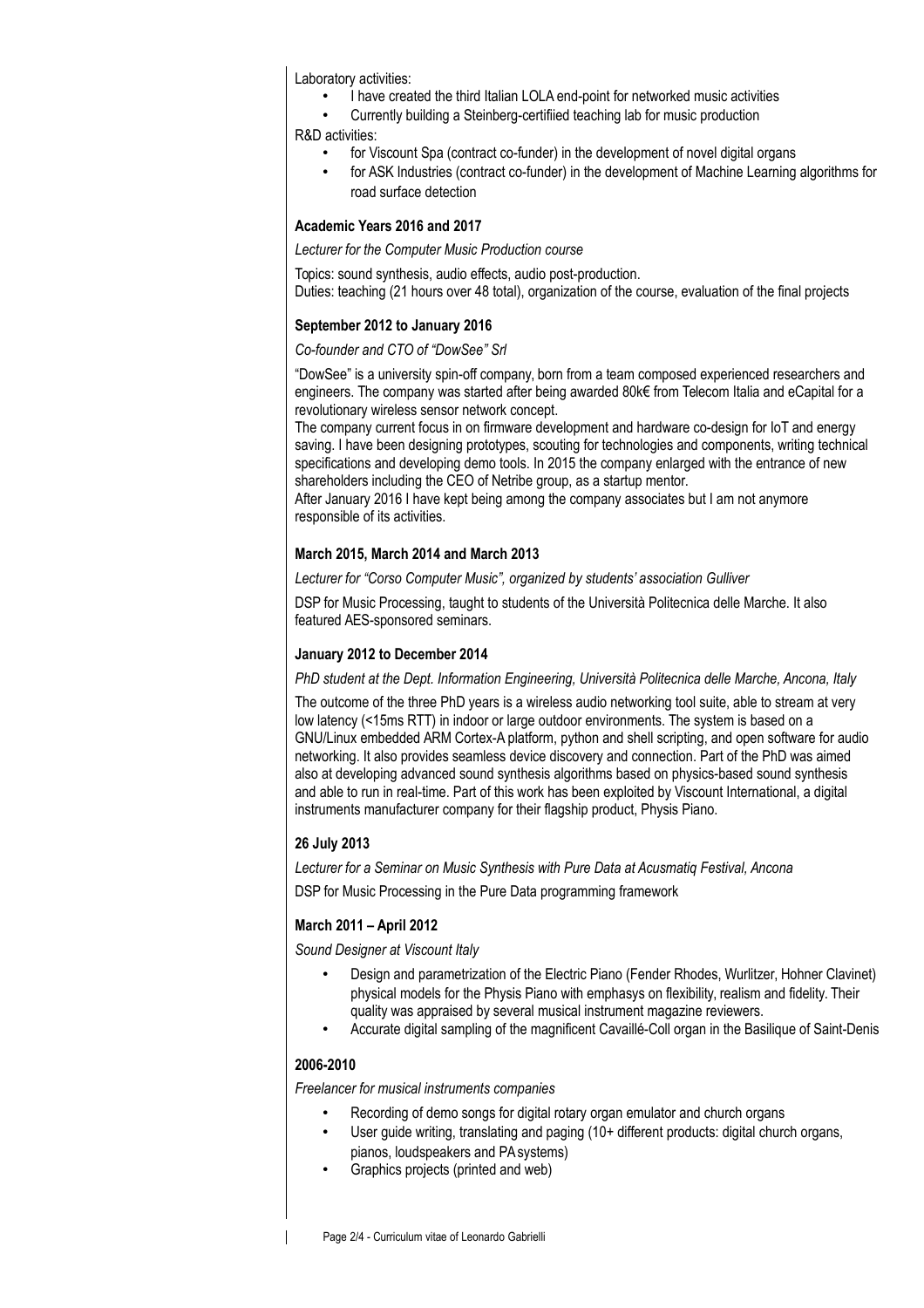#### **October 2007 – March 2008**

*Software Quality Engineer at Intel (Software Solutions Group, Ulm, Germany)* Design and implementation of an automated test system for the Intel Atom debugger.

### **Patents**

#### **Italian Patent UA2016A004762**

 *Voice + Music separation method ("procedimento per la separazione e cancellazione di una componente vocale da un segnale audio")* Digital Signal Processing

#### **Italian Patent UB2015A001421**

 Electromechanical Measuring Device ("Totalizzatore Elettromeccanico") Water and Gas Metering

#### **Italian Patent (prot. 102018000008080)**

 Sound Synthesis Generation Method for Musical Instruments ("sistema per la generazione di suono sintetizzato in strumenti musicali") Machine Learning

### **Publications**

#### **Book**

 L. Gabrielli, S. Squartini, "Wireless Networked Music Performance" Springer, 2016

#### **Book Chapter**

 "Domestic Water and Natural Gas Demand Forecasting by Using Heterogeneous Data: A Preliminary Study", Marco Fagiani, Stefano Squartini, Leonardo Gabrielli, Susanna Spinsante and Francesco Piazza

Chapter in: Advances in Neural Networks: Computational and Theoretical Issues, Springer tional Publishing, 2015

**+ More than 30 international scientific papers on peer-reviewed journals and conference proceedings (see full list of publications for further details)**

### **Education**

#### **October 2016**

 Masterclass with Barry Truax (SFU Vancouver) at Conservatorio Rossini, Pesaro, Italy Title "Soundscape composition as Context-based Creation: from the real to the virtual"

#### **February 2015**

*PhD Degree in Electronics Engineering from Università Politecnica delle Marche*

Digital audio signal processing, Wireless Audio Networking for Low-Latency Music Performance

#### **26-27 June 2014**

 *Workshop: Real-Time Scheduling in the Linux Kernel, Scuola Superiore Sant'Anna, c/o CNR, Pisa, Italy* Real-Time scheduling in the Linux Kernel, the new Kernel SCHED\_DEADLINE, its use. Linux Kernel internals and more.

#### **May 2-4 2012**

*Timely COST Workshop, IIASS, Vietri sul Mare, Italy* Dynamical systems for psychological timing and timing in speech processing